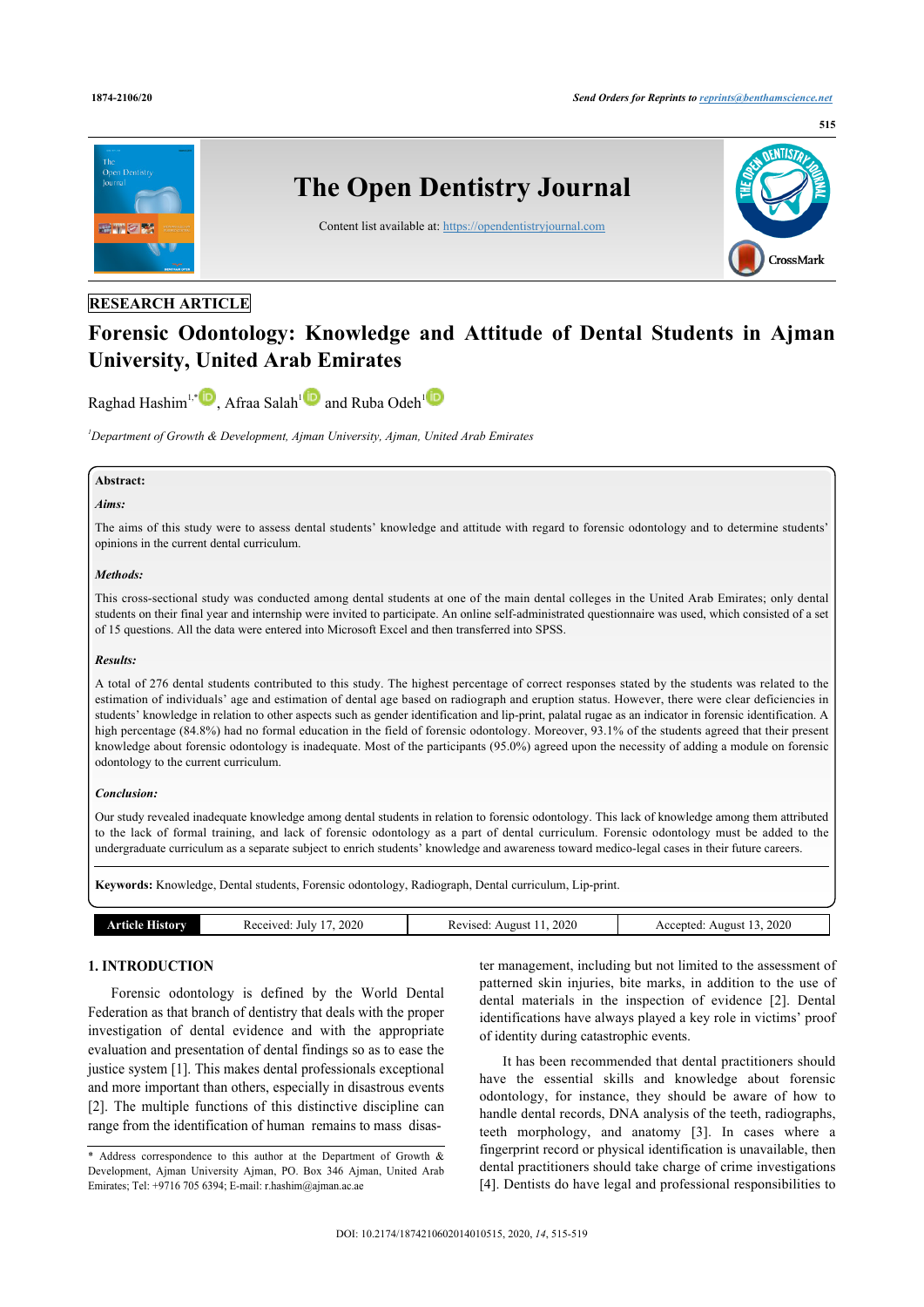generate and maintain dental records, which both serve the best interests of patients and contribute to the continuity of their dental care [5].

Dental records play a significant role in cadaver identification, which has been totally disintegrated and is difficult to identify visually. When this happens, a range of dental identification methods are used. This is attributed to the fact that dental tissues and dental restorations are resistant in nature, due to the changes caused by temperature and decomposition, which make them the most reliable source of DNA, that will be of enormous aid to identify an individual [6]. The success of identification depends on the accessibility and accuracy of these patients' records. Regrettably, due to dentists' negligence of maintaining proper records, resulting in ambiguity, dental identification sometimes becomes hard to achieve [7].

In spite of the significance of this field in criminal justice, the literature shows that forensic odontology is under-estimated in many countries; further exposures are needed to improve the utilization of this science [8]. Health personnel are often challenged with forensic cases; thus, the deficiency in the information about forensic cases might preclude the identification of such cases. Healthcare professionals who come across forensic cases should be well equipped to diagnose such an event [9].

Previous studies conducted in the United Arab Emirates (UAE) assessed dental students' knowledge and attitude in relation to other topics such as oral health [10] and child abuse [11]. However, no study examined the knowledge and attitude of dental students and interns in relation to forensic odontology. The objective of this study was to assess the level of knowledge and attitude toward forensic odontology among dental students in Ajman University - UAE, and to determine students' opinions on the current dental curriculum.

## **2. MATERIALS AND METHODS**

This study was conducted among dental students in one of the main dental colleges in the United Arab Emirates, namely: Ajman University (AU), during the period from January 2020 to March 2020. Only dental students in their final year and internship were invited to participate. This study was approved by the ethics committee of AU University (reference number D-F-H-2020-01-23). Prior to conducting the study, the students were informed that their participation was voluntary. No identity related information was gathered.

This study used an online self-administrated questionnaire in the English language on software from Microsoft Forms. The questionnaire consisted of a set of 15 questions that was customized based on previously published studies [12 - 14]. The questionnaire was divided into three parts; the first part included questions related to students' knowledge about forensic odontology. The second part investigated the respondent's source of information in forensic odontology and requested them to self-assess their level of knowledge and confidence in handling forensic dental cases. While the last part of the questionnaire was designed to determine students' opinion in the current dental curriculum and assess their interest in pursuing further study in forensic odontology.

The questionnaire was pre-tested on ten students before the commencement of the study to ensure that all of the questions are directly understood by the students. The pre-testing showed a very clear understanding of the provided questions. The weblink of the questionnaire was distributed to all dental students in the final year and internship through their batch's email addresses with a covering letter to explain the purpose of the study, and to assure all participants of the anonymity of their responses. The average time to complete the survey was approximately five minutes. All the data were entered into Microsoft Excel, and then the data were analyzed using SPSS windows version 23.0 (SPSS Inc., Chicago, IL, USA). The responses received were categorized as nominal data.

## **3. RESULTS**

A total of 276 dental students participated in this study (response rate, 92.9%), which included 153 undergraduates, and 123 interns. The percentage of correct responses for each question varied, as presented in Table **1**. The highest percentage of correct replies was reported in Question 1 (245, 88.8%), 2 (230, 83.3%) and 3 (237, 85.9%), which was all related to the estimation of individuals' age and estimation of dental age based on radiograph and eruption status. However, the lowest proportion of correct responses was reported in questions 6 (28, 10.1%), 4 (78, 28.3%), 5 (100, 36.2%) and 9 (138, 50.0%). This shows that dental students had knowledge deficiencies that were mainly related to the significance of forensic odontology on other features such as gender identification, lip-print, and palatal rugae as an indicator in forensic identification and documentation.

Most (84.8%) of the dental students did not receive formal education in forensic odontology. Only ten percent of the participants pointed out that their source of information about forensic odontology was a dental school. While around half of the students who participated, obtained their information from the media. The majority (93.1%) of them would think that they do not have adequate knowledge in forensic odontology. Additionally, around 91.3% lack the confidence of handling forensic dental cases (Table **2**). Most of the participants agreed upon the necessity of adding a module on forensic odontology to the current curriculum. However, only one-quarter of the students were interested in pursuing forensic in higher studies (Table **3**).

#### **4. DISCUSSION**

This study was conducted to assess dental students' knowledge and attitude in relation to forensic odontology in order to define the educational needs related to this topic. There are many studies carried out on forensic odontology in other countries [13, 15], but no study was conducted in the UAE among dental students. Therefore, this study was the first of its kind in UAE, which targets undergraduate and intern dental students. However, the limitations of this study should be considered when interpreting the findings; the sample utilized was drawn from one educational institution, therefore, it does not represent all dental students in the United Arab Emirates. Further studies should be carried out at other dental colleges in the UAE.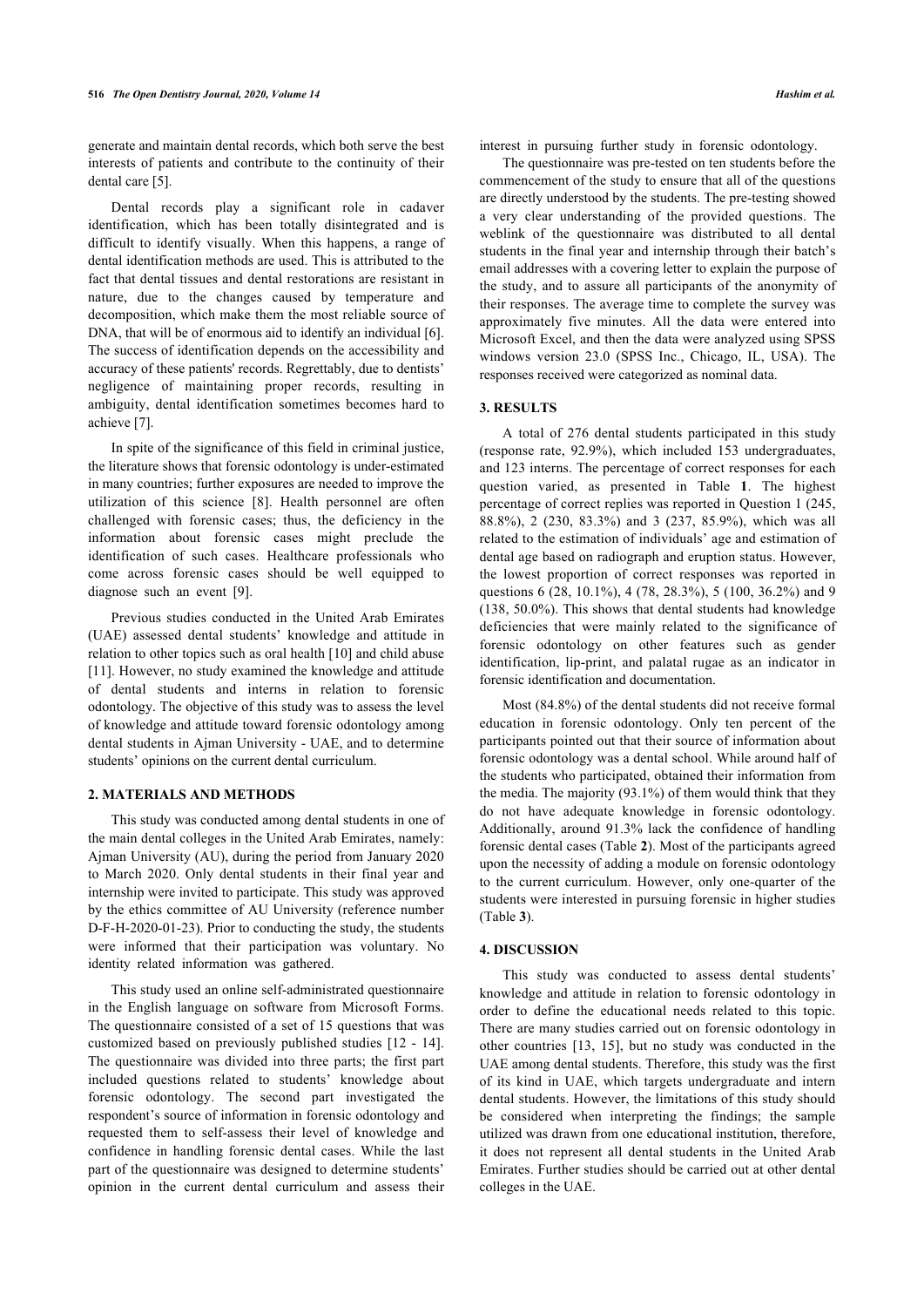## **Table 1. Knowledge toward forensic odontology among dental students.**

| S.No        |                                                                           |    |                |        |     | Correct $(\%)$ Wrong $(\%)$ I don't know $(\%)$ |
|-------------|---------------------------------------------------------------------------|----|----------------|--------|-----|-------------------------------------------------|
|             | Can forensic odontology be utilized to estimate a person's age?           |    | 245 (88.8) 1   | (4.0)  | 20  | (7.2)                                           |
|             | Can a person's dental age be estimated by radiography?                    |    | 230 (83.3) 33  | (12.0) | 13  | (4.7)                                           |
|             | Can a person's dental age be estimated by the eruption status?            |    | $237(85.9)$ 27 | ((9.8) | 12  | (4.3)                                           |
|             | Can gender identification of victims be supported by forensic odontology? | 78 | (28.3)         | (4.0)  | 187 | (67.8)                                          |
|             | Can palatal rugae serve as a marker in forensic identification?           |    | 100 (36.2) 69  | (25.0) | 107 | (38.8)                                          |
| 6           | Could each person has a unique lip-print?                                 | 28 | $(10.1)$ 41    | (14.9) | 207 | (75.0)                                          |
|             | Can analysis of bite-mark patterns aids in identifying criminals?         |    | 208 (75.4) 26  | (9.4)  | 42  | (15.2)                                          |
| 8           | Can teeth of a deceased person serve as a source of DNA?                  |    | 215 (77.9) 12  | (4.3)  | 49  | (17.8)                                          |
| $\mathbf Q$ | Is keeping dental record an essential component in forensic odontology?   |    | 138 (50.0) 27  | (9.8)  | 111 | (40.2)                                          |

## **Table 2. Source of information and perceived adequacy of knowledge in forensic odontology.**

| ۰                                                                     | $n\frac{6}{6}$ |        |
|-----------------------------------------------------------------------|----------------|--------|
| Have you ever received formal education in forensic odontology?       |                |        |
| Yes                                                                   | 63             | (22.8) |
| No                                                                    | 234            | (84.8) |
| What was your source of information in forensic odontology?           | -              | -      |
| Dental school                                                         | 28             | (10.1) |
| Media                                                                 | 130            | (47.1) |
| Others (Journals, conferences, workshops)                             | 118            | (42.8) |
| Do you think that you have adequate knowledge in forensic odontology? |                | ۰      |
| Yes                                                                   | 19             | (6.9)  |
| N <sub>0</sub>                                                        | 257            | (93.1) |
| Are you confident in handling forensic dental cases?                  |                |        |
| Yes                                                                   | 24             | (8.7)  |
| N <sub>0</sub>                                                        | 252            | (91.3) |

## **Table 3. Students willing to study forensic dentistry.**

|                                                                                  |     | $n\frac{\omega}{\omega}$ |  |
|----------------------------------------------------------------------------------|-----|--------------------------|--|
| Module on forensic odontology should be included in the undergraduate curriculum |     |                          |  |
| Yes                                                                              | 262 | (95.0)                   |  |
| N <sub>0</sub>                                                                   | 14  | (5.1)                    |  |
| Interested in pursuing higher studies in forensic dentistry                      |     |                          |  |
| Yes                                                                              | 69  | (25.0)                   |  |
| No                                                                               | 207 | (75.0)                   |  |
|                                                                                  |     |                          |  |

This study revealed that there was a lack of knowledge and awareness of forensic odontology among dental students. Similar findings have been reported by other researchers [13, 14]. In forensic odontology, age is considered as one of the crucial indicators in assessing the identity of an individual. Estimation of the human age is a process implemented by archaeologists, anthropologists, and forensic scientists [15 - 17]. The majority of dental students agreed that forensic odontology help in estimating an individual's age. A range of approaches are used to identify the dental age, including the radiographic method, histological method, and visual method [18]. Fortunately, the majority of the participants were aware of the fact that dental age can be estimated by radiograph and eruption status. This finding is in contrast to previous studies

[19, 20]. However, around three-quarters of the students were unaware that forensic odontology assists in the identification of the victims' gender. A similar observation was noted by Preethi and co-workers [19].

Possessing a critical eye is a necessity for all dentists when legal authorities require forensic consultation [21]. Palatal rugae have been shown to be extremely distinct and constant in shape throughout life [22, 23]. When identification of an individual by other methods is difficult, palatal rugae may thus be considered as an alternative source of information. Only 36.2% of the dental students in this study acknowledged this fact. Additionally, one-quarter of the students were unaware that bite marks aid in identifying criminals. Although bite marks are definite to an individual, no two people have the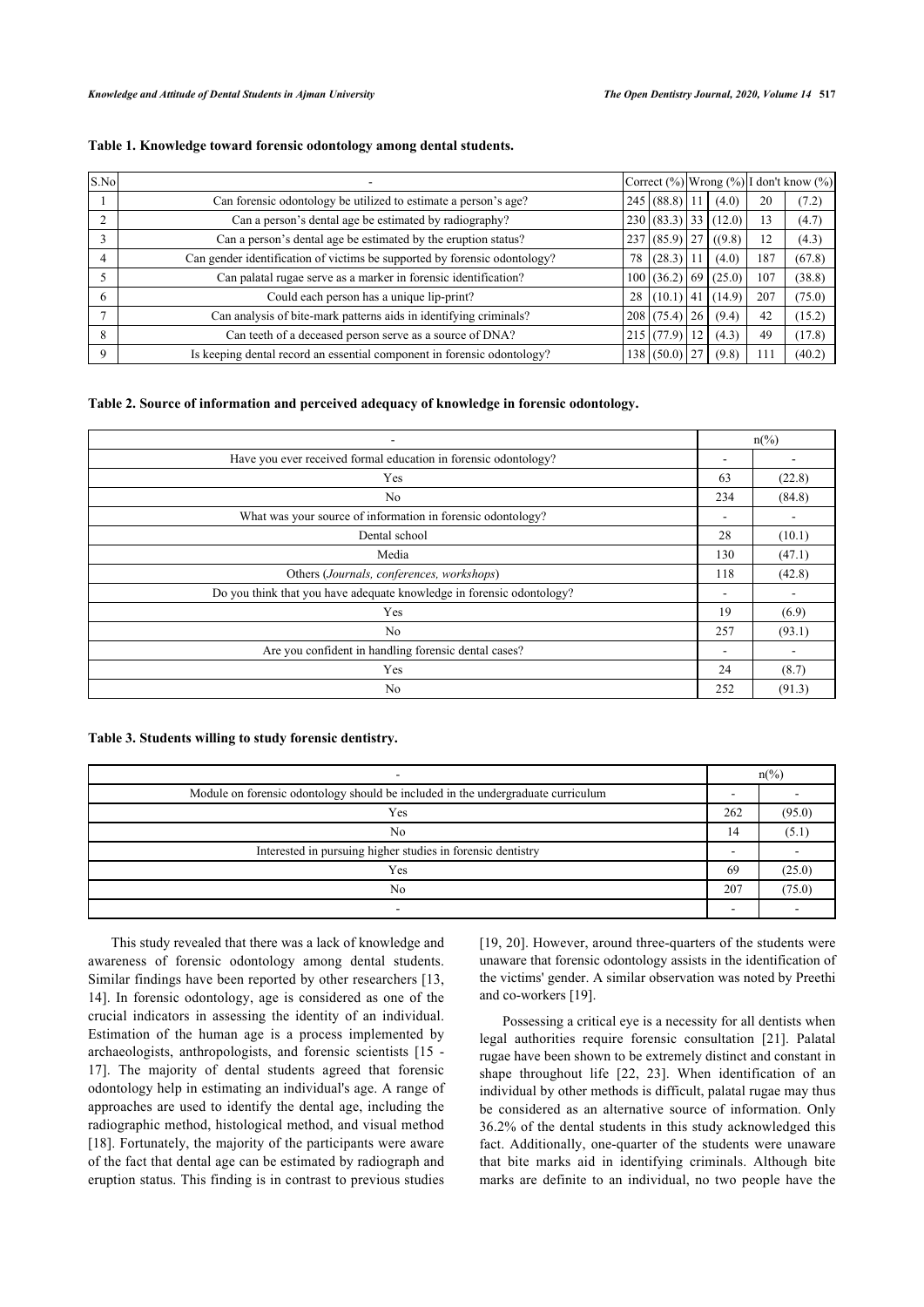exact identical dentition in relation to teeth arrangement and dimension [24]. Furthermore, the significance of forensic odontology can be attributed to the fact that dental tissues are resistant in nature, and able to withstand the extreme temperature and decomposition, which makes them an appropriate source for DNA material [25]. Around threequarters of the respondents agreed that DNA could be obtained from a deceased person's teeth.

Dental records are considered as an essential aid in identification of persons who are victims of an illegal act. The dental record might act as a future reference for the dentist when needed, but unfortunately, it is not constantly preserved for a forensic purpose [26]. In the current study, only half of the dental students agreed that maintaining dental records is an essential component in human identification. This insufficient knowledge highlights the necessity for proper education and further training [27]. Dentists should know not only the importance of preparing an accurate dental record but also the importance of preserving these records.

The majority of respondents reported that they did not have forensic odontology as part of their academic curriculum, which would have a negative impact on the progress and advancement of the field. Similar observation has been noted by other researchers [13, 28]. However, their knowledge can be enriched by initiating forensic dentistry as a subject in the dental curriculum at both undergraduates and postgraduates levels. All dental institutes should consider offering formal training in forensic odontology in order to upgrade the knowledge and skills of their graduates, supported by workshops, seminars, conferences and continuing dental education programs.

Almost half of the students reported that their source of information in forensic odontology is from the media. Media plays a definitive role in creating awareness among the public [29]. The same holds true for the present study. Additionally, journals and conferences continue to remain as one of the most reliable and correct sources of this knowledge. However, the focus should be on the worrying finding that the majority of students in this study think that they do not have adequate knowledge or confidence in handling forensic dental cases. However, 95% of the students welcomed the idea of adding a module on forensic odontology to the current undergraduate curriculum. Whereas, only one-quarter of them are interested in pursuing higher studies in forensic odontology; that might be attributed to the limited work opportunities for this specialty in UAE.

This study provides a baseline for the upcoming studies in the United Arab Emirates. Findings from this study might be considered as a reference for endorsing the area of forensic odontology in the undergraduate training of dental students. Thus, the undergraduate program must be improved by including preclinical lectures on forensic odontology, followed by clinical training and a field trip to forensic departments. These recommendations might have a positive impact on students' knowledge and awareness concerning forensic odontology

## **CONCLUSION**

Our study revealed inadequate knowledge among dental students. This lack of knowledge among them attributed to the lack of formal training, and lack of forensic odontology as a part of dental curriculum in Ajman University, United Arab Emirates. This situation, however, can be handeled if necessary steps are taken. Forensic odontology must be introduced to the undergraduate curriculum to enhance students' capabilities in handling medico-legal cases in the future.

## **ETHICS APPROVAL AND CONSENT TO PARTI-CIPATE**

The current study was approved by the ethics committee of Ajman University , Saudi Arabia(reference number D-FH-2020-01-23).

#### **HUMAN AND ANIMAL RIGHTS**

Not applicable.

#### **CONSENT FOR PUBLICATION**

Informed consent was obtained from all individual participants included in the study.

## **AVAILABILITY OF DATA AND MATERIALS**

The data that support the findings of this study are available from the corresponding author, [R.H], upon reasonable request.

#### **FUNDING**

None.

#### **CONFLICT OF INTEREST**

The author declares no conflict of interest, financial or otherwise.

## **ACKNOWLEDGEMENTS**

The authors would like to acknowledge the contribution of Dr. Aisha Khamees in data collection, and all dental students who participated in this study.

#### **REFERENCES**

- [1] Devi P, Bhovi T, Vishal M, Singla V. Automated Dental Identification System: An Aid to Forensic Odontology. J Indian Acad Oral Med Radiol 2011; 23(3): S360-4. [http://dx.doi.org/10.5005/jp-journals-10011-1169]
- 
- [2] Nuzzolese E, Di Vella G. Future project concerning mass disaster management: a forensic odontology prospectus. Int Dent J 2007;  $57(4) \cdot 261.6$ [http://dx.doi.org/10.1111/j.1875-595X.2007.tb00130.x] [PMID:
- 17849685] [3] Stavrianos C, Kokkas A, Eliades A. Andr eopoulos E. Applications of forensic dentistry: part I. Res J Med Sci 2010; 4(3): 179-86. [http://dx.doi.org/10.3923/rjmsci.2010.179.186]
- [4] Singh NN, Gowhar O, Ain TS, Sultan S. Exploring trends in forensic odontology. J Clin Diagn Res 2014; 8(12): ZC28-30. [PMID: 25654026]
- [5] Dental Board of Australia. Guidelines on dental records 2010.
- [6] Schwartz TR, Schwartz EA, Mieszerski L, McNally L, Kobilinsky L. Characterization of deoxyribonucleic acid (DNA) obtained from teeth subjected to various environmental conditions. J Forensic Sci 1991; 36(4): 979-90.